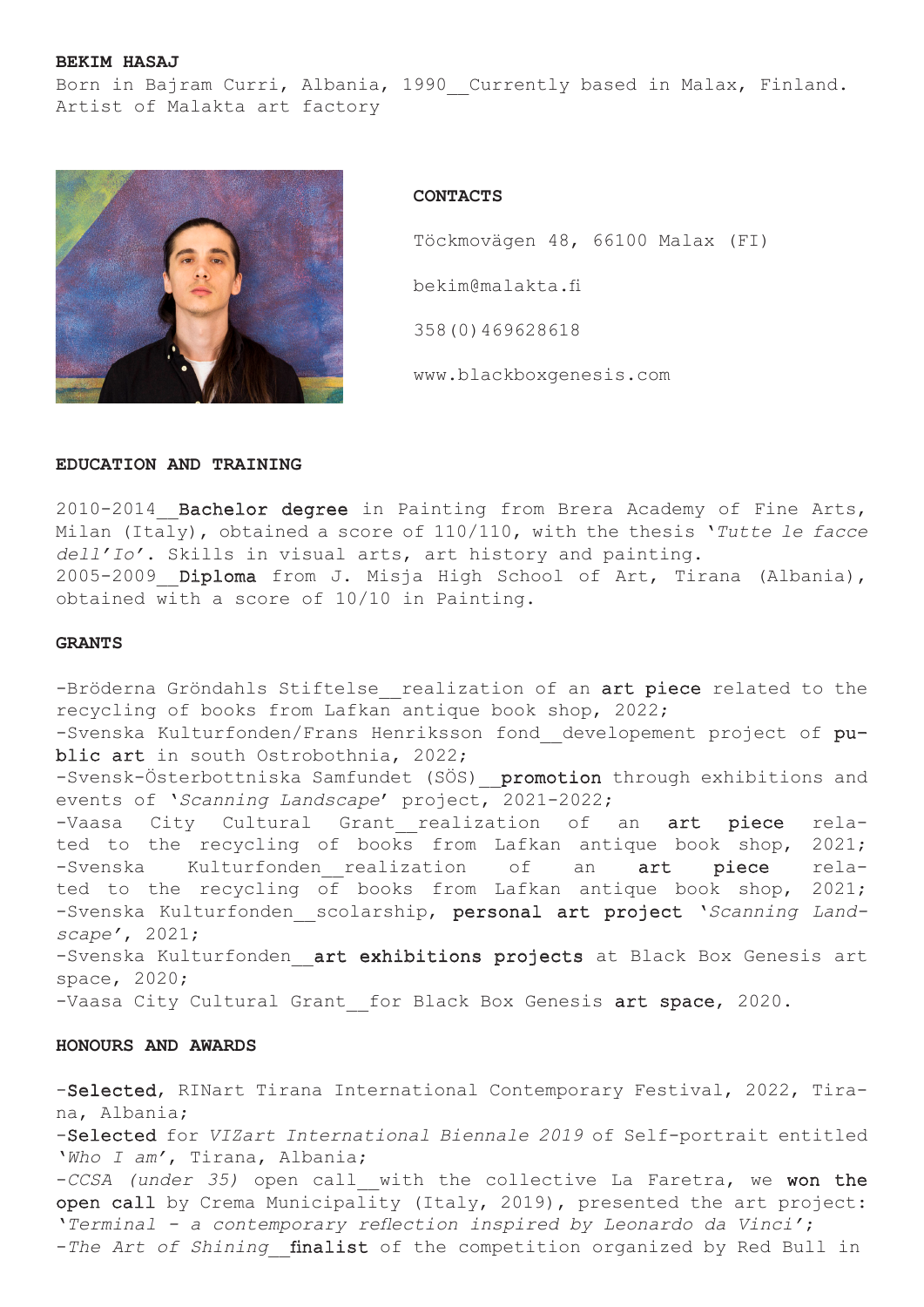collaboration with Bobino Club (Milan, Italy, 2014); -*Paolina Brugnatelli Art Prize* finalist with the partecipation at the group exhibition (Milan, 2011).

### **EXHIBITIONS**

**Solo Exhibitions**(selection):

-*'Challanging the Support'* at G.A.P.-Globe Art Point (Helsinki, Finland, November-December 2021); -'*Untitled'* at Black Box Genesis art space (Vaasa, Finland, April-May 2019).

**Group Exhibitions** (selection):

-Dripping Cavities at Makers' Gallery (Vaasa, Finland, December 2021); -Konstrundan 2021 online exhibition Virtual Walls? Virtual Murals by Black Box Genesis/Mural Rural Artists' exhibition and Open Studio at Malakta art Factory (Malax, Finland, September 2021); -*Wasa Future Festival,* black box genesis team exhibition about upcoming mural '*Click', at Wasa Innovation Center* (Vaasa, Finland, August 2021); -'*Mural Rural exhibition'*, Mural Rural Festival, at Malakta gallery (Malax, Finland, May 2021); -'*The Body Language'*, Itsliquid Group, at The ROOM Contemporary Art Space and Palazzo Albrizzi Capello (Venice, Italy, March 2021); -*Konstrundan 2020* (also online exhibition)at Black Box Genesis (Vaasa, Finland, September 2020)/at Malakta art Factory (Malax, Finland, September 2020); -'*Wall Mania'* at Black Box Genesis art space (Vaasa, Finalnd, 2020); -'*Terminal'* at Sale Agello (Crema, Italy, December 2019); -'*Who I Am'*\_\_VIZart International Biennal 2019 of Self-portrait, at National Historical Museum (Tirana, Albania, September 2019); -'*Terminal, una riflessione contemporanea ispirata a Leonardo da Vinci'* at Spazio d'arte Tribasso-Looking for Art (Milan, Italy, July 2019); -'*Le Forme Dell'Uomo'* at Casa delle Artiste (Milan, Italy, November 2018); -'*Le Bestie di Brera'* at Sala Birolli (Verona, Italy, September 2018).

**COLLABORATIONS** projects

-'*Click'*\_\_mural painting for WIC-Wasa Innovation Center (Vaasa, Finland, August-September 2021); -*Mural Rural Festival 2021* selected artist for **Mural Rural** by Malakta rf ry (autumn 2020, postpone on spring 2021); -*Vaasa Arts Night 2020*\_\_mural painting for Vaasa Arts Night 30° anniversary (August 2020); -*Vaasa Arts Night 2019*\_\_art installation '*Glitch-sorry, there is interference'* (Finland, August 2019); -*Burning Art Festival 2018*\_\_performance '*Deep Smoke'* at Malakta Art Factory (Malax, Finland, September 2018); -*Vaasa Arts Night 2018*\_\_performance '*Living Painting'* at Black Box Genesis art space and on the streets (August 2018, Finland); -Mural paintings for Canottieri Milano sports center (Milan, Italy, summer 2016); -Participation as fine art student in the workshop about *'Breraten - Quaderno Di Appunti Visivi'* by Barbara Vistarini (Milan, Italy, 2015); -Realization and installation of two public artworks for the municipality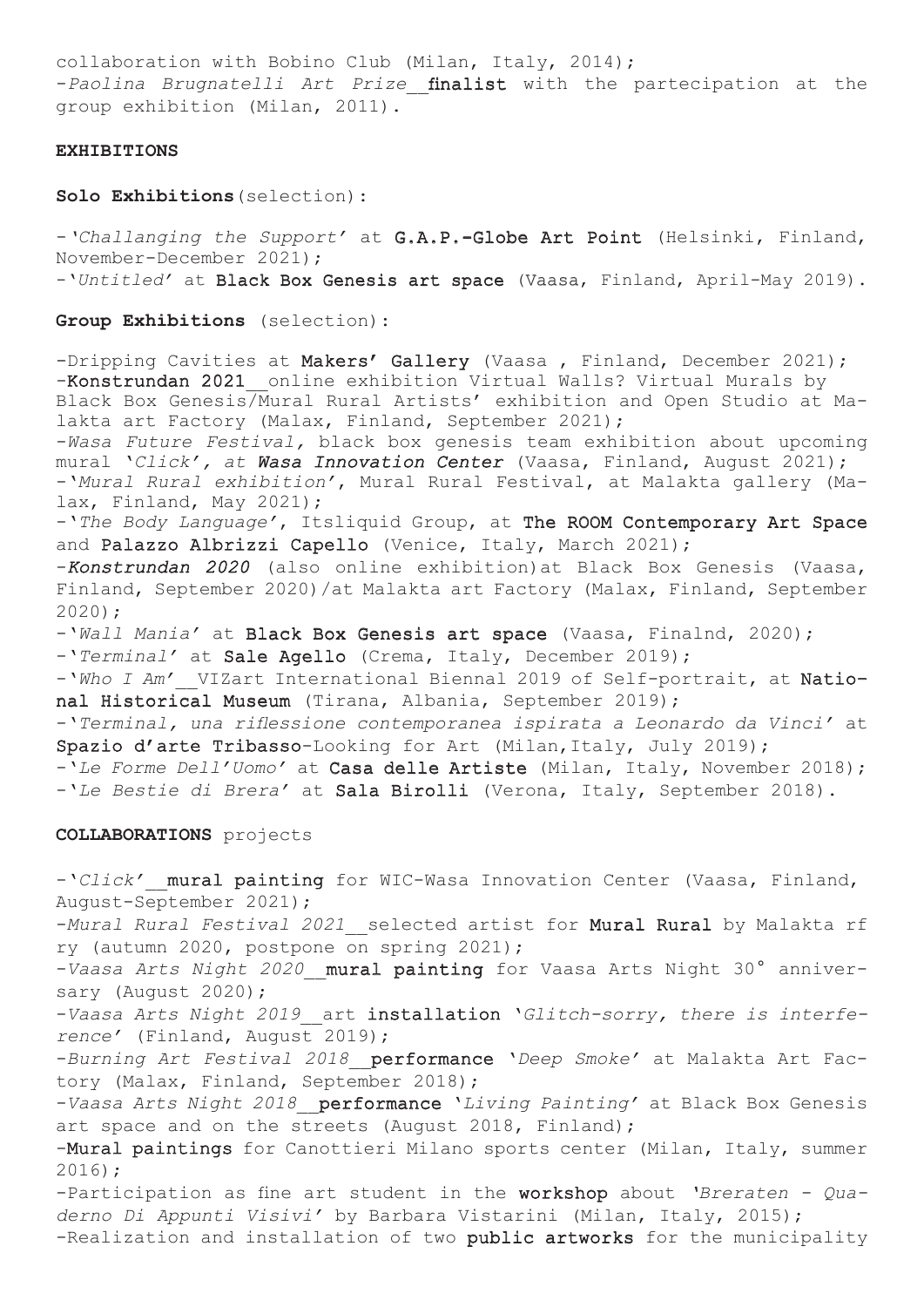(Buccinasco, Italy, 2014 - 2015); -Creation of sacred painting '*La Madre Nostra*' in collaboration with *Fondazione Michetti* and the *Academy of Fine Art of Brera*. The canvas was painted to replace an artwork stolen in the church of St. Antonio da Padova, in Francavilla al Mare (Italy, 2013-2014).

#### **BIBLIOGRAPHY**

-Globe Art Point exhibition archive (17th December 2021); -interview and article about Mural Rural Festival artists by Another Scratch In The Wall (Milan, Italy, 31st August 2021); -interview and article by Luca Curci, Itsliquid Group (Venice, Italy, 8th April 2021); -interview and photo documentation about *Mural Rural* for the Museum institution archive of Vaasa City by Silvia Rinne (Vaasa, Finland, May 2021); -interview and photo documentation for the Museum institution archive of Vaasa City by Silvia Rinne (Vaasa, Finland, September 2020); -interview, article and video documentation by Vaasa City cultural department, about the Mural for Vaasa Arts Night 2020 (Vaasa, Finland, 1st September 2020); -radio interview and article by Yle cultural section (Vaasa, Ostrobothnia, Finland, 31st July 2020); -'*Who I Am'*, VIZart International Biennal 2019 of Self-portrait catalog (Tirana, Albania, September 2019); -video documentation by Crem@online and article by Cultura Crema about '*Terminal - una riflessione ispirata a Leonardo da Vinci'* group exhibition( Crema, Italy, December 2019); -interview and article for the blog/emerging section of The Bow - Art Communicator ( Italy, 8th August 2018).

#### **ARTIST TALKS AND WORKSHOP**

-*Artist Talk* I had three meetings with the students of Vasa övningsskola, to talk about the mural commissioned by the city of Vaasa to celebrate the Arts Night anniversary (Vaasa, September 2020);

-*Online Monotype Workshop* for Art Saturday at Malakta (May 2020); -*Handmade Paper Workshop* for Art Saturday at Malakta (December 2019); -*Artist Talk* at Malakta Art Factory (June 2019).

# **ORGANIZATIONS**

January 2022 - Present Member of Finnish Painters' Union (Finland); February 2021-Present\_Full Member of G.A.P-Globe Art Point (Finland); January 2021-Present Client of Kuvasto ry Visual Arts' Copyright Society (Finland); May 2019-Present Board Member for Malakta Art Factory rf/ry (Malax, Finland).

# **WORK EXPERIENCE** (selection)

•October 2021-present\_\_*Art Course* at Malakta (September-October 2021); •August 2021-present Co-manager and Co-curator of Black Box Genesis Art Space (online and pop-up events). •May 2018-Present Founder of Black Box Genesis.